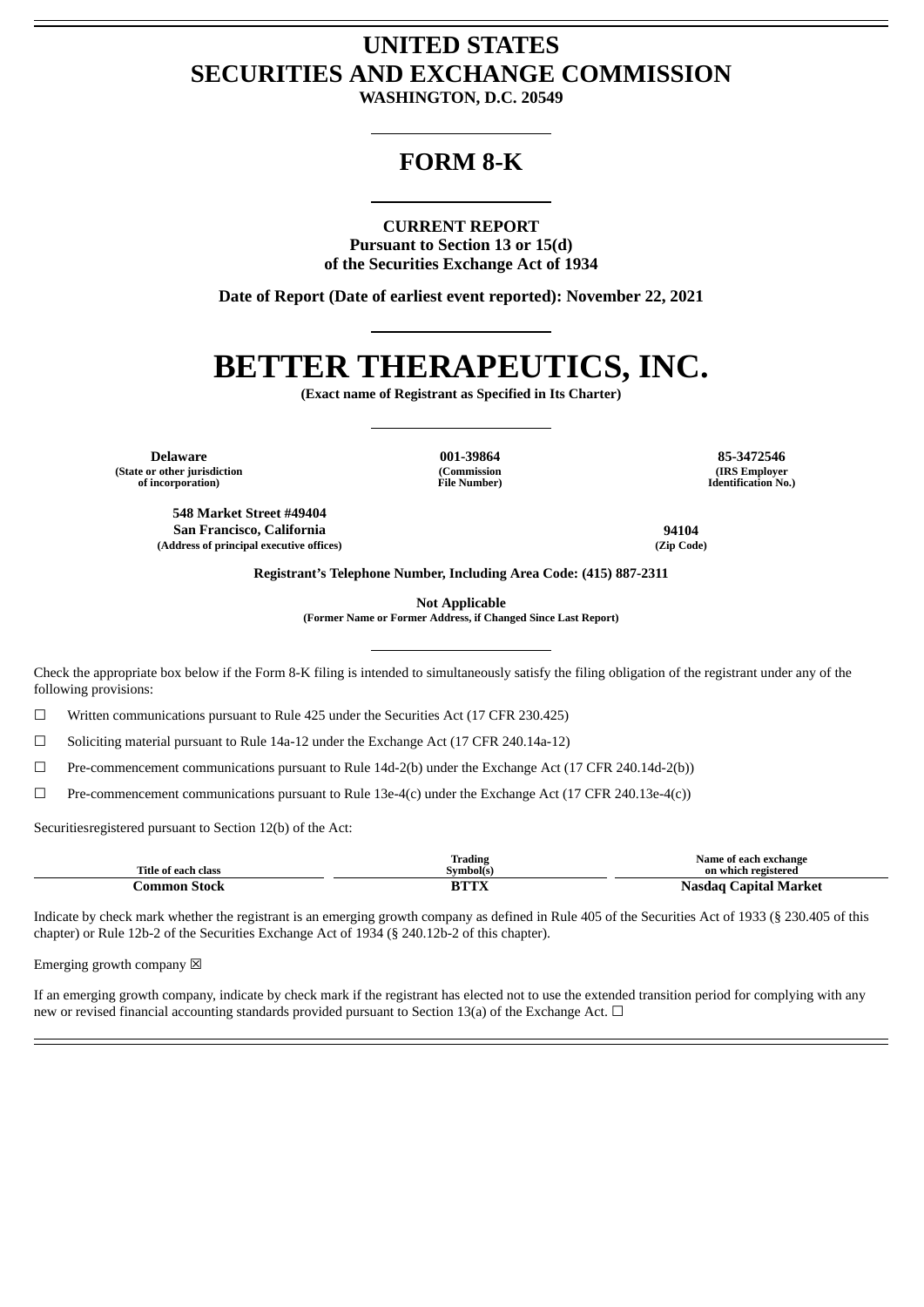### Item 4.02 Non-Reliance on Previously Issued Financial Statements or a Related Audit Report or Completed Interim Review.

On November 19, 2021, the audit committee (the "Audit Committee") of Better Therapeutics, Inc., f/k/a Mountain Crest Acquisition Corp. II, a Delaware corporation (the "Company"), based on the recommendation of, and after consultation with, the Company's management, and as discussed with Marcum LLP ("Marcum"), the Company's independent registered public accounting firm, concluded that the Company's previously issued financial statements consisting of (a) the audited balance sheet of the Company as of January 12, 2021 and the related notes (the "IPO Financial Statement") with respect to the Company's initial public offering that was filed as an exhibit to the Company's Current Report on Form 8-K filed with the U.S. Securities and Exchange Commission (the "SEC") on January 19, 2021 and the audit report dated as of January 19, 2021 included in the IPO Financial Statement, (b) the Company's unaudited condensed financial statements as of March 31, 2021 and for the three months then ended, and the related notes (the "March 31 Financial Statements") included in the Company's Quarterly Report on Form 10-Q for the quarterly period ended March 31, 2021, filed with the SEC on May 24, 2021, and previously restated in the Company's Quarterly Report on Form 10-Q/A for the quarterly period ended March 31, 2021, filed with the SEC on June 28, 2021, (c) the Company's unaudited condensed financial statements as of June 30, 2021 and for the three and six months then ended, and the related notes (the "June 30 Financial Statements") included in the Company's Quarterly Report on Form 10-Q for the quarterly period ended June 30, 2021, filed with the SEC on August 20, 2021, and (d) and any communications describing relevant portions of the Company's Previously Issued Financial Statements (as herein defined), should no longer be relied upon due to the classification of a portion of the Company's shares of common stock, par value \$0.0001 per share, included in its units sold and issued during the Company's initial public offering (such shares, the "Public Shares") as permanent equity. The IPO Financial Statements, the March 31 Financial Statements and the June 30 Financial Statements are collectively referred to herein as the "Previously Issued Financial Statements").

In the Previously Issued Financial Statements, the Company classified a portion of its Public Shares subject to possible redemption as permanent equity to maintain stockholders' equity of at least \$5,000,001 on the basis that the Company will consummate its initial business combination only if the Company has net tangible assets greater than \$5,000,001.

Recently, the Staff of the Division of Corporation Finance of the SEC issued guidance to several special purpose acquisition companies addressing certain accounting and reporting considerations related to redeemable equity instruments of a kind similar to those issued by the Company under ASC 480-10-99. In light of the recent guidance, the Company's management re-evaluated the Company's application of ASC 480-10-99 to its accounting classification of the Public Shares. Upon re-evaluation, the Company's management determined that the Public Shares can be redeemed or become redeemable subject to the occurrence of future events considered outside the Company's control. Therefore, management concluded that the redemption value should include all Public Shares subject to possible redemption, resulting in the Public Shares subject to possible redemption being equal to their redemption value. As a result, management has noted a reclassification adjustment related to temporary equity and permanent equity. This resulted in a restatement to the initial carrying value of the Public Shares subject to possible redemption with the offset recorded to additional paid-in capital (to the extent available), accumulated deficit and common stock.

In connection with the change in presentation for the Public Shares subject to redemption, the Company also restated its net income (loss) per common share calculation to allocate net income (loss) prorata all common stock. This presentation contemplates a business combination as the most likely outcome, in which case, all shares of common stock pro rata in the income (loss) of the Company. There has been no change in the Company's total assets, liabilities or operating results.

In connection with the change in presentation for the Public Shares subject to redemption, the Company also restated its loss per common share calculated to allocate net loss, with all allocated to common stock. This presentation contemplates a business combination as the most likely outcome, in which case, both classes of common stock share pro rata in the loss of the Company. There is no impact to the reported amounts for total assets, total liabilities, cash flows, or net loss.

In accordance with SEC Staff Accounting Bulletin No. 99, "Materiality," and SEC Staff Accounting Bulletin No. 108, "Considering the Effects of Prior Year Misstatements when Quantifying Misstatements in Current Year Financial Statements," the Company evaluated the changes and has determined that the related impacts were material to the Previously Issued Financial Statements. Therefore, the Company, in consultation with its Audit Committee, concluded that its Previously Issued Financial Statements impacted should be restated to report all Public Shares as temporary equity at its redemption value. The Company has restated those periods in its Quarterly Report on Form 10-Q for the period ended September 30, 2021, filed with the SEC on November 22, 2021 (the "Q3 Form 10-Q").

The Company does not expect the above-described accounting for the Public Shares to have any effect on the Company's previously reported investments held in trust.

The Company's management has concluded that in light of the classification error described above, a material weakness with regards to accounting for complex financial instruments exists in the Company's internal control over financial reporting and that the Company's disclosure controls and procedures were not effective. The Company's remediation plan with respect to such material weakness is described in more detail in the Q3 Form 10-Q.

The Audit Committee and management of the Company have discussed the matters disclosed pursuant to this Item 4.02 with Marcum.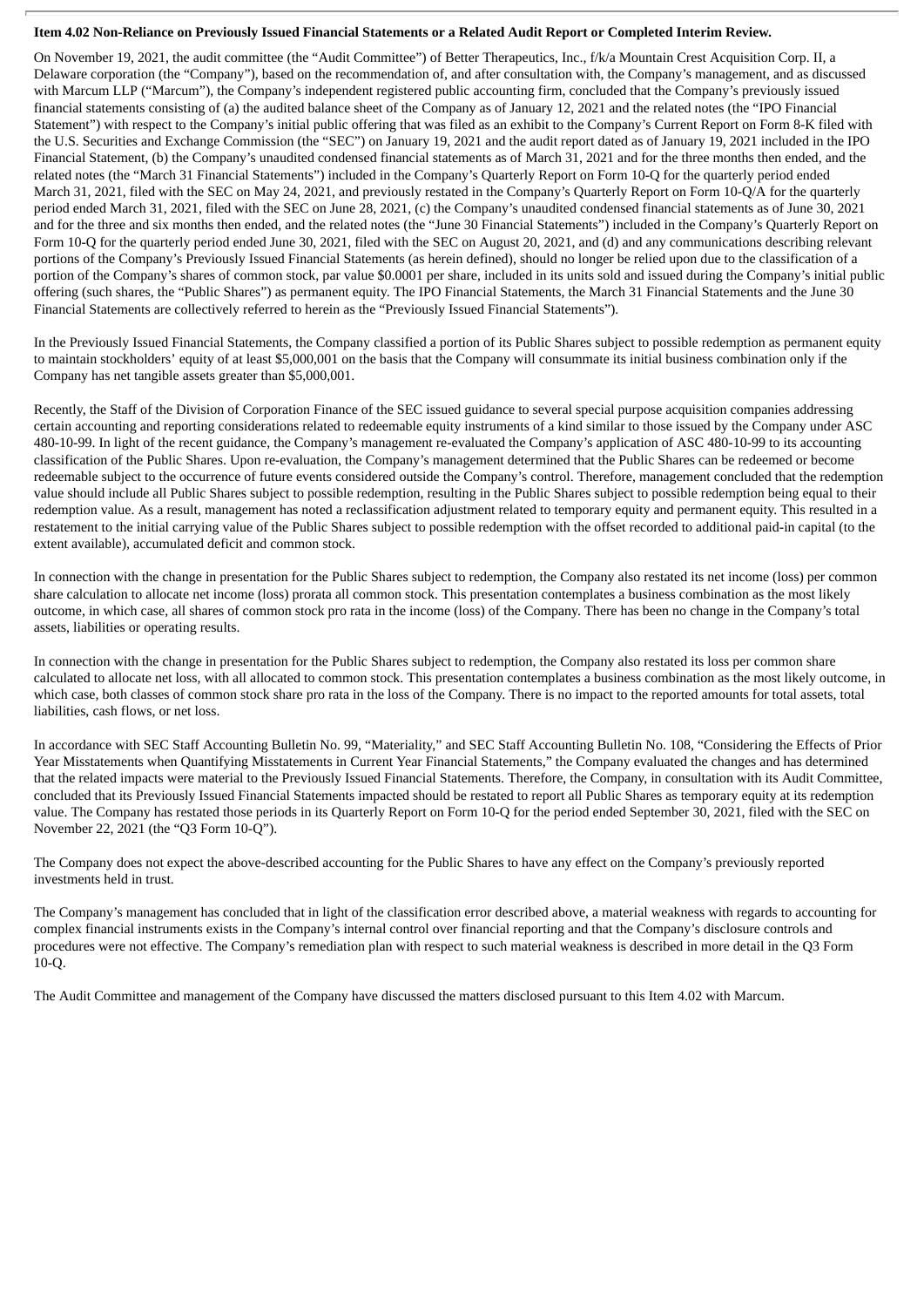#### *Forward-Looking Statements*

This Current Report on Form 8-K includes "forward-looking statements" within the meaning of the safe harbor provisions of the United States Private Securities Litigation Reform Act of 1995. Certain of these forward-looking statements can be identified by the use of words such as "believes," "expects," "intends," "plans," "estimates," "assumes," "may," "should," "will," "seeks," or other similar expressions. Such statements may include, but are not limited to, statements regarding the impact of the Company's restatement of certain historical financial statements, the Company's cash position and cash held in the Trust Account and any proposed remediation measures with respect to identified material weaknesses. These statements are based on current expectations on the date of this Current Report on Form 8-K and involve a number of risks and uncertainties that may cause actual results to differ significantly. The Company does not assume any obligation to update or revise any such forward-looking statements, whether as the result of new developments or otherwise. Readers are cautioned not to put undue reliance on forward-looking statements.